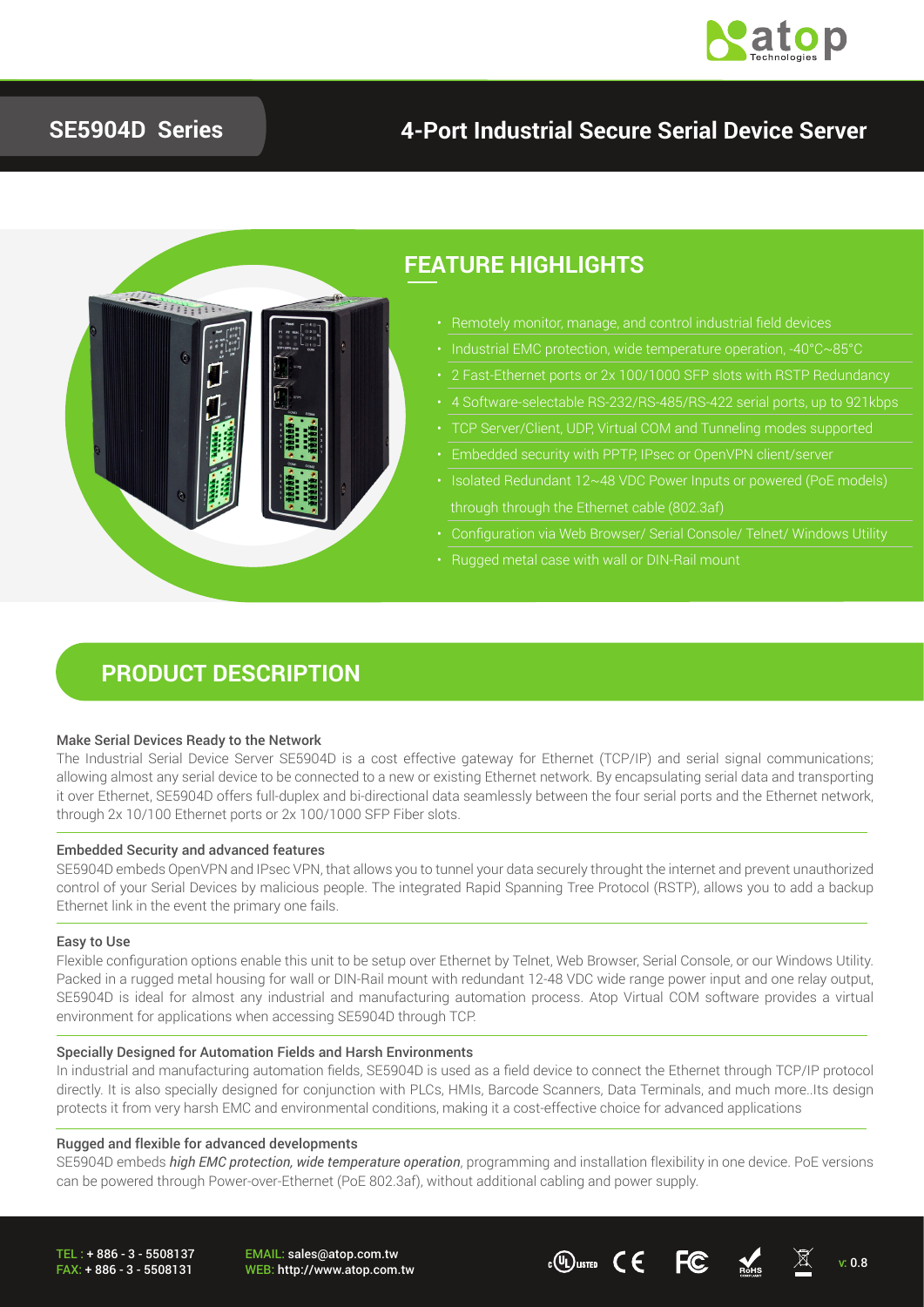

 $\cdot$  (U) LISTED C C FC ROMEs  $\overline{\mathbb{X}}$  v: 0.8

## **SPECIFICATIONS**

| <b>Technical Specifications</b>                                                                 |                                                                                                                                                |  |
|-------------------------------------------------------------------------------------------------|------------------------------------------------------------------------------------------------------------------------------------------------|--|
| Model Name                                                                                      | <b>SE5904D</b>                                                                                                                                 |  |
| <b>Network interface</b>                                                                        |                                                                                                                                                |  |
| Speed                                                                                           | IEEE 802.3 10BaseT<br>IEEE 802.3u 100BaseT(X)<br>IEEE 802.3u for 100Base-X (SFP version only)<br>IEEE 802.3z for 1000Base-X (SFP version only) |  |
| PoE standard supported                                                                          | IEEE 802.3 af (-PoE version only)                                                                                                              |  |
| <b>LAN Mode</b>                                                                                 | Dual Subnets or RSTP Network Redundancy                                                                                                        |  |
| Connector ports                                                                                 | 2x 10/100BASE-T(X) RJ-45 or<br>2x 100/1000 Base-X SFP Slots (SFP version)                                                                      |  |
| <b>Serial Interface</b>                                                                         |                                                                                                                                                |  |
| Connector                                                                                       | D-Sub9 RS-232/422/485 software selectable (DB models)<br>5.08mm 5-Pin Terminal block RS-232/422/485 sw selectable (TB models)                  |  |
| Ports                                                                                           | $4 + 1$ console port (RJ45)                                                                                                                    |  |
| <b>Baud Rate</b>                                                                                | $1,200 \sim 921,600$ bps software selectable                                                                                                   |  |
| Data Bits                                                                                       | 7, 8 software selectable                                                                                                                       |  |
| <b>Stop Bits</b>                                                                                | 1, 2 software selectable                                                                                                                       |  |
| Flow Control                                                                                    | None, Xon/Xoff, RTS/CTS                                                                                                                        |  |
| Isolation                                                                                       | 3 kV (Sis versions only)                                                                                                                       |  |
| <b>USB</b> interface                                                                            |                                                                                                                                                |  |
| Speed                                                                                           | <b>USB 2.0</b>                                                                                                                                 |  |
| Connector                                                                                       | USB A Type x 1                                                                                                                                 |  |
| <b>Power</b>                                                                                    |                                                                                                                                                |  |
| Input Voltage<br>Input Current (@ 12VDC)<br>Power Consumption                                   | Dual 12 - 48VDC (non-PoE Models); or through Ethernet Cable (PoE versions)<br>0.65A<br>Approximately 6 W (Max)                                 |  |
| Connector                                                                                       | 7-Pin 5.08mm Lockable Terminal Block                                                                                                           |  |
| Power Redundancy                                                                                | Yes                                                                                                                                            |  |
| <b>Reverse Polarity Protection</b>                                                              | Yes                                                                                                                                            |  |
| Relay Output                                                                                    | 1A @ 30 VDC (normal open)                                                                                                                      |  |
| <b>Physical Characteristics</b>                                                                 |                                                                                                                                                |  |
| Housing<br>Dimension ( $W \times H \times D$ )<br>Weight<br>Installation<br><b>Reset Button</b> | IP30 SPCC housing<br>55 x 145 x 113 mm<br>1000 g<br>DIN-Rail, Wall mount (optional kit)<br>Yes                                                 |  |
| <b>Environmental Limits</b>                                                                     |                                                                                                                                                |  |
| <b>Operating Temperature</b><br>Storage Temperature<br>Ambient Relative Humidity                | $-40^{\circ}$ C $\sim$ 85°C (-40°F $\sim$ 185°F)<br>$-40^{\circ}$ C $\sim$ 85°C (-40°F $\sim$ 185°F)<br>5%~95%, 55°C (Non-condensing)          |  |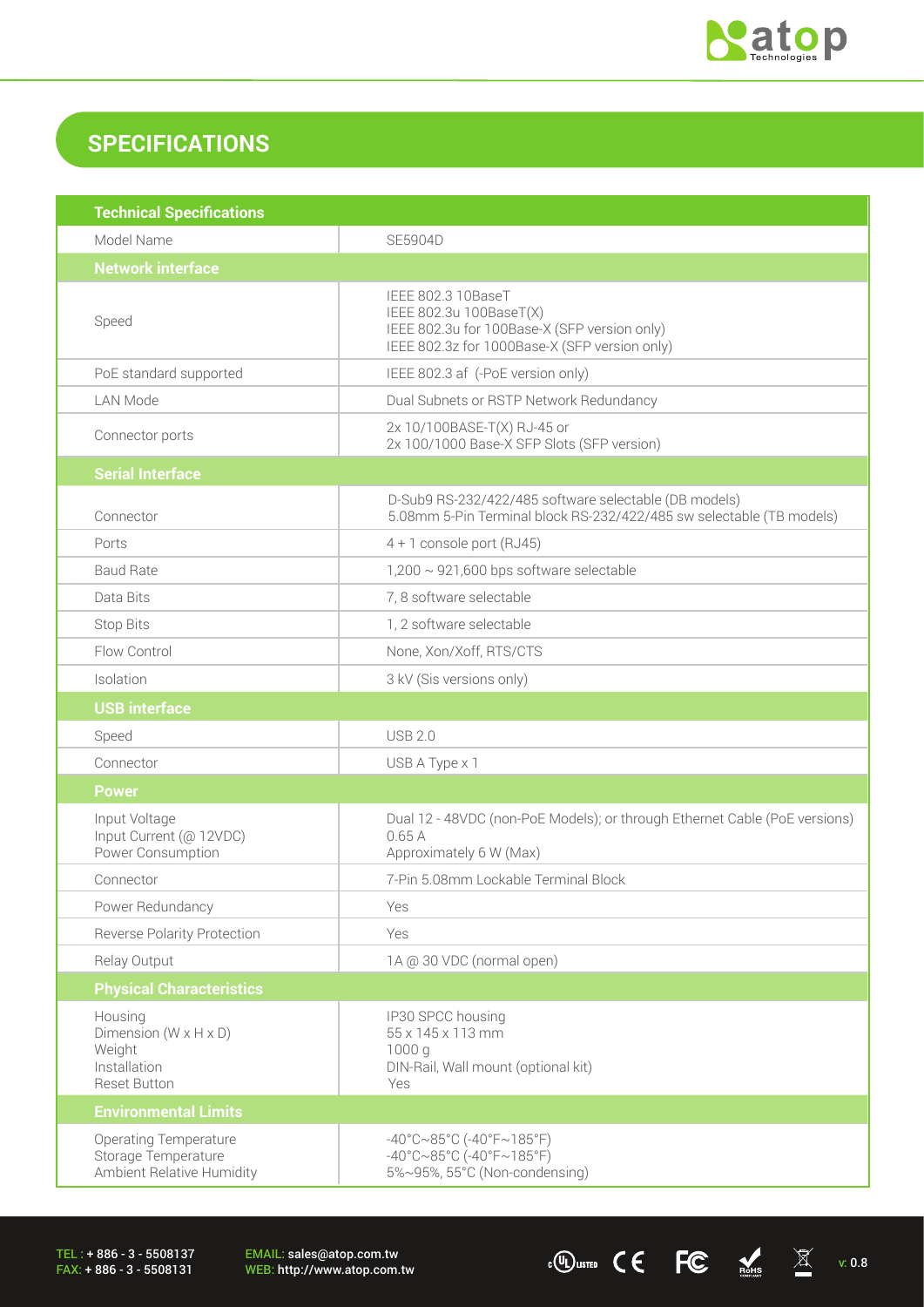

| <b>Sofware</b>    |                                                                                                                                                                                                                                                   |
|-------------------|---------------------------------------------------------------------------------------------------------------------------------------------------------------------------------------------------------------------------------------------------|
| Protocols         | IPv4, ICMP, TCP, UDP, DHCP Client, SNMPv1, v2c, v3, HTTP, HTTPS, Telnet,<br>SMTP/TLS, RFC2217, 802.1D-2004 RSTP, Security through PPTP, OpenVPN<br>(client/server) or IPsec (host-to-host or host-to-side) with up to 37.9Mbps<br>VPN throughput. |
| Configuration     | Atop Management Utility, Web UI, Telnet                                                                                                                                                                                                           |
| VirtualCOM        | Windows/Linux redirection software                                                                                                                                                                                                                |
| <b>Link Modes</b> |                                                                                                                                                                                                                                                   |
| <b>TCP Client</b> | Single destination or VirtualCOM                                                                                                                                                                                                                  |
| <b>TCP Server</b> | 4 Connections; VirtualCOM or reverse Telnet                                                                                                                                                                                                       |
| <b>UDP</b>        | Up to 4 Ranges IP                                                                                                                                                                                                                                 |

## **DIMENSIONS & LAYOUT**



# **REGULATORY APPROVALS**

| <b>Regulatory Approvals</b> |                                                                                                                |                                    |               |              |
|-----------------------------|----------------------------------------------------------------------------------------------------------------|------------------------------------|---------------|--------------|
| Safety                      | UL61010-2-201                                                                                                  |                                    |               |              |
| <b>EMC</b>                  | FCC Part 15, Subpart B, Class A<br>EN 55032, EN 55024, EN 61000-3-2, EN 61000-3-3, EN 61000-6-2, EN 61000-6-4, |                                    |               |              |
| <b>Test</b>                 | <b>Item</b>                                                                                                    |                                    | <b>Value</b>  | <b>Level</b> |
| IEC 61000-4-2               | <b>ESD</b>                                                                                                     | Contact Discharge<br>Air Discharge | ±8kV<br>±15kV |              |
| IEC 61000-4-3               | <b>RS</b>                                                                                                      | Radiated (enclosure)               | 10 V/m        |              |

TEL : + 886 - 3 - 5508137 FAX: + 886 - 3 - 5508131

EMAIL: sales@atop.com.tw EMAIL: sales@atop.com.tw  $\overline{v}$   $\overline{w}$   $\overline{w}$   $\overline{w}$   $\overline{w}$   $\overline{w}$   $\overline{w}$   $\overline{w}$   $\overline{w}$   $\overline{w}$   $\overline{w}$   $\overline{w}$   $\overline{w}$   $\overline{w}$   $\overline{w}$   $\overline{w}$   $\overline{w}$   $\overline{w}$   $\overline{w}$   $\overline{w}$   $\overline{w}$   $\overline{w}$